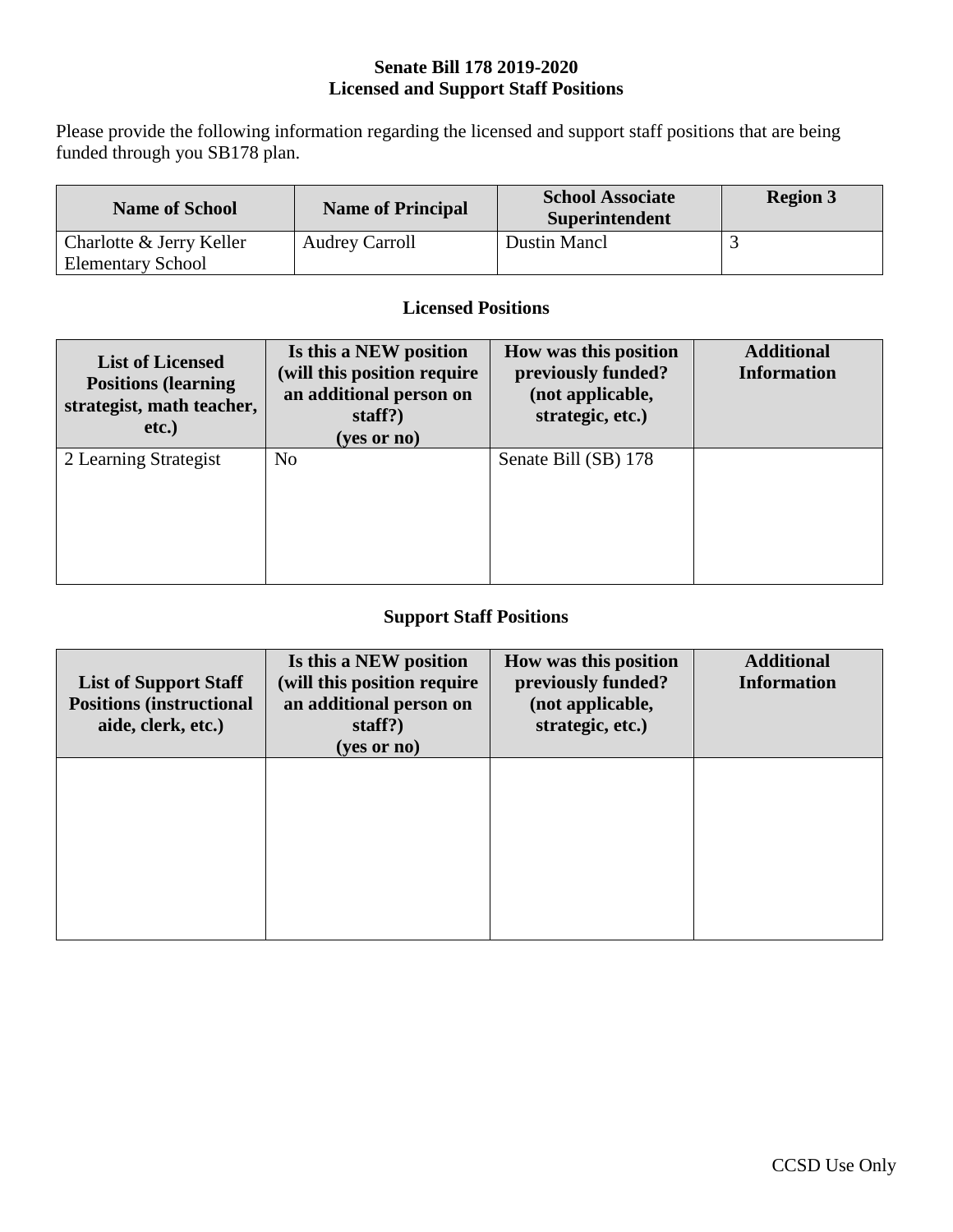#### **Senate Bill 178 2019-2020 Appendix B** Nevada Department of Education

| <b>Name of District</b>             | <b>Name of School</b>           | <b>Name of Principal</b> |
|-------------------------------------|---------------------------------|--------------------------|
| <b>Clark County School District</b> | <b>Keller Elementary School</b> | <b>Audrey Carroll</b>    |

#### **School Staffing Information:**

| <b>Vacancies FT Licensed</b><br>educational personnel | <b>Probationary licensed educational</b><br>personnel | Substitute teachers for 20 or<br>more consecutive days<br>(long-term substitutes) |
|-------------------------------------------------------|-------------------------------------------------------|-----------------------------------------------------------------------------------|
| # of: $3$                                             | # of: 9                                               | # of: $3$                                                                         |
| % of: 7% of 41                                        | % of: $21\%$ of 41                                    | % of: 7% of 41                                                                    |

### **Consultation meeting with parents, legal guardians, or organization team to determine needs of pupils and preferred services for pupils:**

| <b>Ouestion</b>                  | Answer                                                                   |
|----------------------------------|--------------------------------------------------------------------------|
| Date of meeting                  | $1-29-19, 2-12-19$                                                       |
| Identify audience of             | <b>School Organizational Team</b>                                        |
| consultation meeting             |                                                                          |
| Specific results of consultation | The team identified eligible students and targeted areas for improvement |
| meeting                          | in order to:                                                             |
|                                  | Improve learning outcomes for students in the bottom quartile.           |
|                                  | Improve learning for English Language Learners (ELL) in reading and      |
|                                  | math.                                                                    |
|                                  | The Team approved items and personnel to be purchased with funding.      |

#### **School Growth Targets Data**

| <b>Grade Level</b> | <b>Growth Targets Data</b>                                                                                                                                                                                                                                                                                                                                                                  |  |  |
|--------------------|---------------------------------------------------------------------------------------------------------------------------------------------------------------------------------------------------------------------------------------------------------------------------------------------------------------------------------------------------------------------------------------------|--|--|
| <b>Elementary</b>  | 2016-2017 Smarter Balanced Assessment data for ELA and Math for all<br>students grades 3-5:<br>ELA: 43.8%<br>LEP: 21.18%<br>Math: 28.6%<br>LEP: 16.94%<br>2017-2018 Smarter Balanced Assessment data for ELA and Math for all<br>students grades 3-5:<br>ELA: 42%<br>LEP: 26.44%<br>Math: 28.2%<br>LEP: 23.96%<br>Please show student growth data from one other source for the past two or |  |  |
|                    | three years:                                                                                                                                                                                                                                                                                                                                                                                |  |  |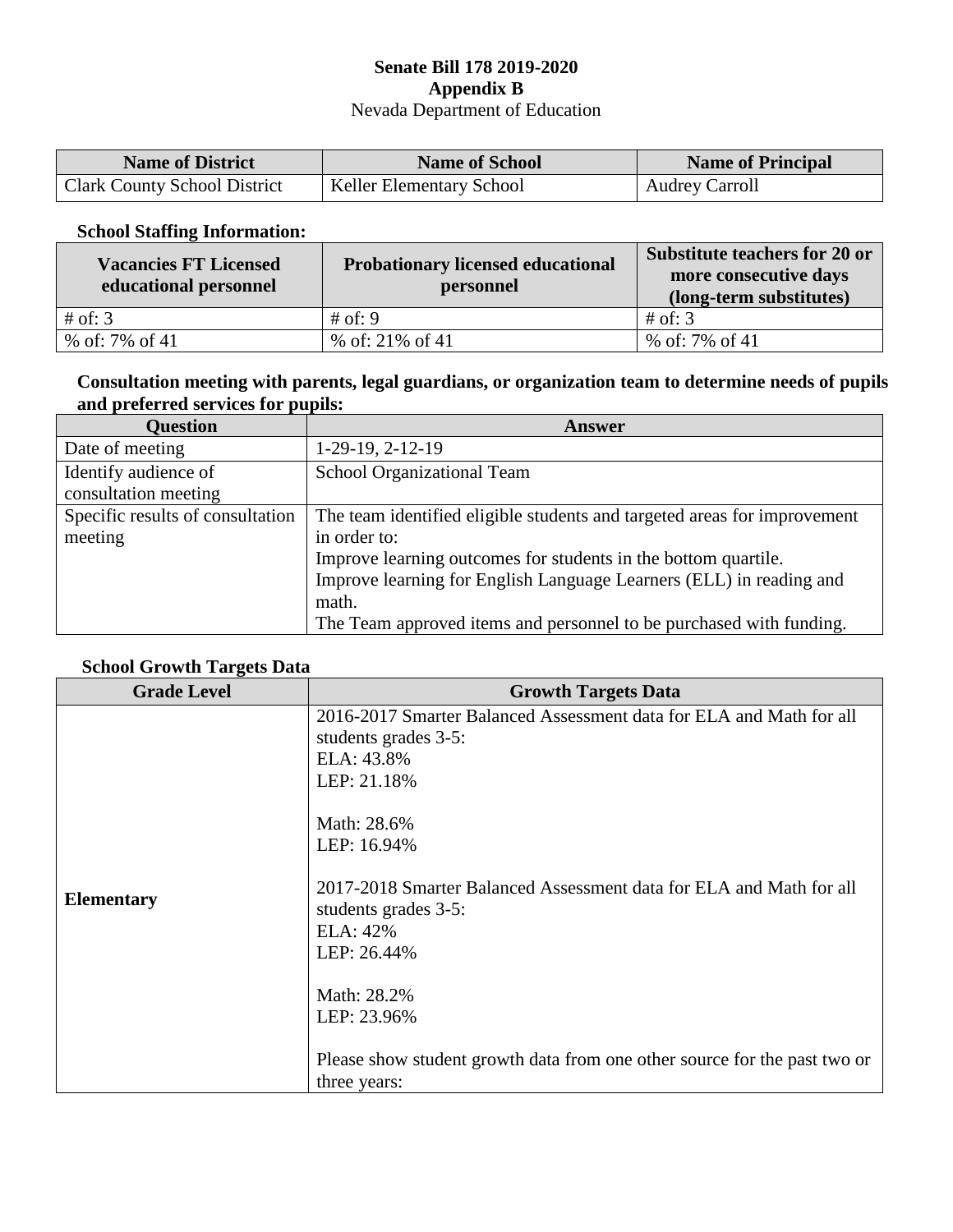| 2017-2018 MAPGrowth Winter Math assessment data grades K-3:                        |
|------------------------------------------------------------------------------------|
| $44.6\%$ not at risk.                                                              |
| 2017-2018 MAPGrowth Winter Reading assessment data grades K-3:                     |
| $51.6\%$ not at risk.                                                              |
|                                                                                    |
| 2018-2019 MAPGrowth Winter Math assessment data grades K-3:                        |
| 56% not at risk.                                                                   |
|                                                                                    |
| 2018-2019 MAPGrowth Winter Reading assessment data grades K-3:<br>57% not at risk. |
|                                                                                    |

## **2-year Measurable Goals:**

| <b>School Biennium</b> | <b>School Goals</b>                                                                           |
|------------------------|-----------------------------------------------------------------------------------------------|
| 2017-2019              | Increase the percent of 3rd-5th grade EL students proficient in reading to                    |
|                        | 41.4% by 2019.                                                                                |
|                        | Increase the percent of 3rd-5th grade EL students proficient in math to                       |
|                        | 35.8% by 2019.                                                                                |
|                        | Increase the percent of 3rd-5th grade FRL students proficient in reading to<br>46.8% by 2019. |
|                        | Increase the percent of 3rd-5th grade FRL students proficient in math to<br>39% by 2019.      |

## **Measurable objectives with rigorous growth targets**

Please write measurable objectives for ELA and Math based on the needs assessment and community input meetings; can add additional measurable objectives, if needed.

| <b>Measurable Objective School</b> | <b>Measurable Objective Description</b>                               |
|------------------------------------|-----------------------------------------------------------------------|
| <b>Year and Type</b>               |                                                                       |
| 2018-2019 ELA measurable           | First through third grade ELL students who are also FRL students will |
| objective:                         | increase ELA proficiency from 2018 fall benchmark baseline to 2019    |
|                                    | spring benchmark by 10% as measured by MAP Growth formative           |
|                                    | assessments.                                                          |
| 2019-2020 ELA measurable           | First through fifth grade ELL students who are also FRL students will |
| objective:                         | increase ELA proficiency from 2019 fall benchmark baseline to 2020    |
|                                    | spring benchmark by 10% as measured by MAP Growth formative           |
|                                    | assessments.                                                          |
| 2018-2019 Math measurable          | Third and fifth grade ELL students who are also FRL students will     |
| objective:                         | increase math proficiency from 2018 fall benchmark baseline to 2019   |
|                                    | spring benchmark by 10% as measured by MAP Growth formative           |
|                                    | assessments.                                                          |
| 2019-2020 Math measurable          | First through fifth grade ELL students who are also FRL students will |
| objective:                         | increase math proficiency from 2018 fall benchmark baseline to 2019   |
|                                    | spring benchmark by 10% as measured by MAP Growth formative           |
|                                    | assessments.                                                          |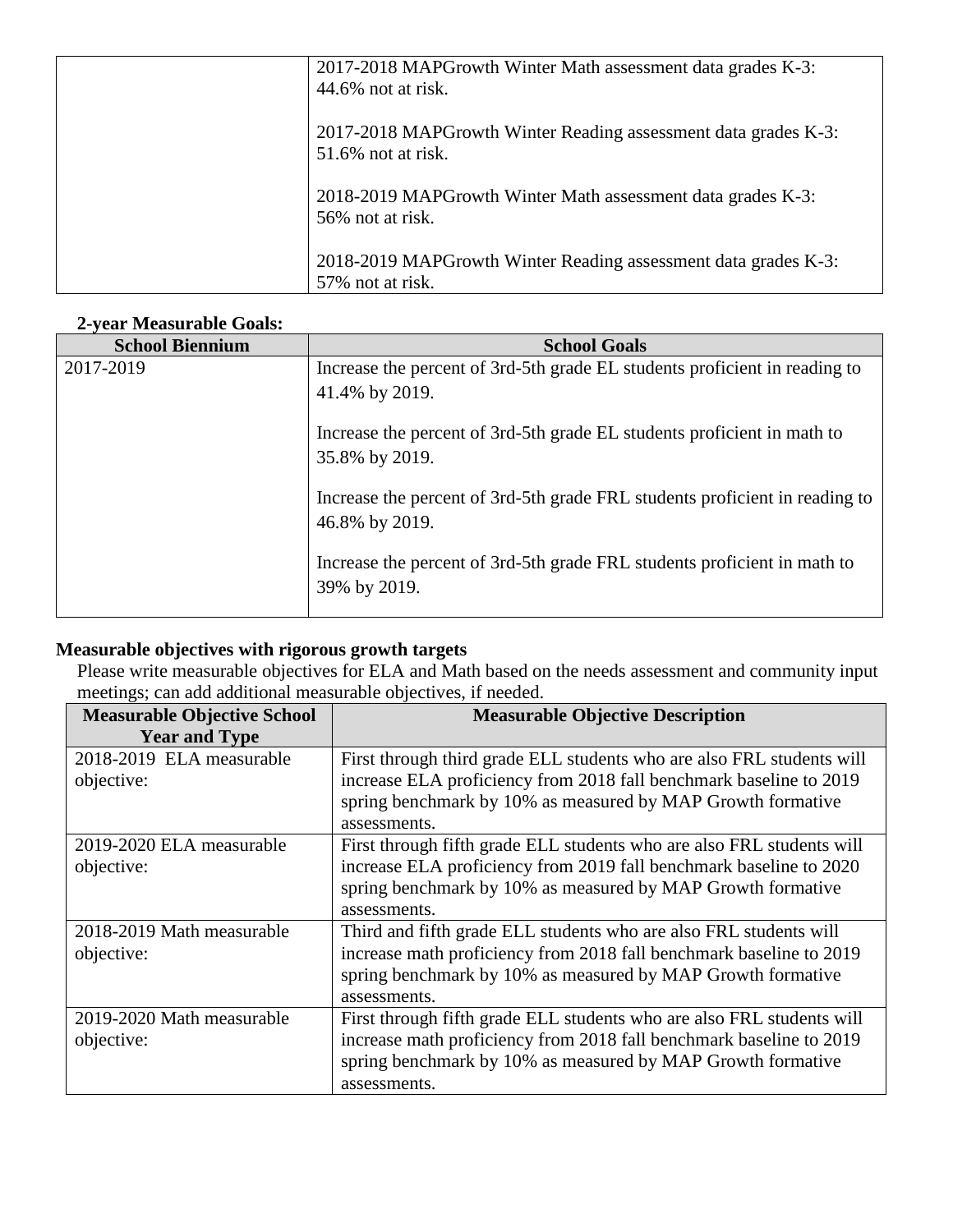## **Select SB 178 strategies that will help your school meet your goals and objectives.**

| (SB 178 section 9.4 & 9.5)                                                                                                                                                      |                                                                                                                                                                                                                 |                                                                                                                                                                                                                                                                                                                                                                                                                             |                                                                                                      |  |                                                                                                                   |                           |                                                                                                 |
|---------------------------------------------------------------------------------------------------------------------------------------------------------------------------------|-----------------------------------------------------------------------------------------------------------------------------------------------------------------------------------------------------------------|-----------------------------------------------------------------------------------------------------------------------------------------------------------------------------------------------------------------------------------------------------------------------------------------------------------------------------------------------------------------------------------------------------------------------------|------------------------------------------------------------------------------------------------------|--|-------------------------------------------------------------------------------------------------------------------|---------------------------|-------------------------------------------------------------------------------------------------|
| <b>Sec 9.4</b><br>90% of funds                                                                                                                                                  |                                                                                                                                                                                                                 |                                                                                                                                                                                                                                                                                                                                                                                                                             |                                                                                                      |  |                                                                                                                   |                           |                                                                                                 |
| <b>Extended learning opportunities (EBI levels 1-4)</b><br>a.                                                                                                                   |                                                                                                                                                                                                                 |                                                                                                                                                                                                                                                                                                                                                                                                                             |                                                                                                      |  |                                                                                                                   |                           |                                                                                                 |
| 1.<br>Summer<br>Academy                                                                                                                                                         | $2.$ $\_\_$<br>Intersession<br>academy                                                                                                                                                                          |                                                                                                                                                                                                                                                                                                                                                                                                                             | 3.<br>Program<br>providing<br>learning<br>opportunities<br>for children<br>before or after<br>school |  | 4.                                                                                                                | An extended<br>school day | 5.<br>Learning opportunity delivered<br>at another time when school is<br>not in session blank] |
| b. X Academic interventions                                                                                                                                                     |                                                                                                                                                                                                                 |                                                                                                                                                                                                                                                                                                                                                                                                                             |                                                                                                      |  |                                                                                                                   |                           |                                                                                                 |
| 1.<br>A reading or literacy<br>center (EBI levels 1-<br>4)                                                                                                                      |                                                                                                                                                                                                                 | 3. X<br>2. X<br>Administration of a<br>Implementation of<br>common, valid and<br>relevant curriculum<br>reliable formative and<br>or software which is<br>summative assessment<br>supported by EBI<br>which is aligned to<br>levels 1-3, which<br>statewide standards and<br>may include, a course<br>allows for comparisons<br>of instruction in<br>between schools<br>college and career<br>readiness<br>(EBI levels 1-4) |                                                                                                      |  | $4. X_{-}$<br>The hiring of personnel to<br>implement an<br>academic intervention supported<br>by EBI levels 1-3. |                           |                                                                                                 |
| Early childhood interventions, including, without limitation, a prekindergarten program that<br>$C_{\bullet}$<br>meets the standards for quality established by the Department. |                                                                                                                                                                                                                 |                                                                                                                                                                                                                                                                                                                                                                                                                             |                                                                                                      |  |                                                                                                                   |                           |                                                                                                 |
| Any other strategy designed by the public school and approved by the Department.<br>d.                                                                                          |                                                                                                                                                                                                                 |                                                                                                                                                                                                                                                                                                                                                                                                                             |                                                                                                      |  |                                                                                                                   |                           |                                                                                                 |
| Additional supporting services necessary to adequately support services described in a-d:<br>e.                                                                                 |                                                                                                                                                                                                                 |                                                                                                                                                                                                                                                                                                                                                                                                                             |                                                                                                      |  |                                                                                                                   |                           |                                                                                                 |
| $\overline{1}$ .<br>Parent and family<br>engagement programs and<br>services                                                                                                    | 2.<br>3.<br>School climate and culture<br>Social, psychological, or health care<br>services to pupils and their families,<br>programs<br>including, but not limited to, counseling and<br>wrap-around services. |                                                                                                                                                                                                                                                                                                                                                                                                                             |                                                                                                      |  |                                                                                                                   |                           |                                                                                                 |
| § 9.5                                                                                                                                                                           |                                                                                                                                                                                                                 |                                                                                                                                                                                                                                                                                                                                                                                                                             |                                                                                                      |  |                                                                                                                   |                           |                                                                                                 |

| $8\,$ $9.5$                                                                                            |
|--------------------------------------------------------------------------------------------------------|
| 10% of funds                                                                                           |
| a. Professional development supported by evidence-based intervention levels $1 - 3$ .                  |
| b. Reimbursement for coursework required to obtain endorsement relating to English language            |
| acquisition and development for teachers and other licensed educational personnel serving EL students. |
| c. Retention incentives for teachers or other licensed educational personnel serving EL students and   |
| have obtained endorsement                                                                              |
|                                                                                                        |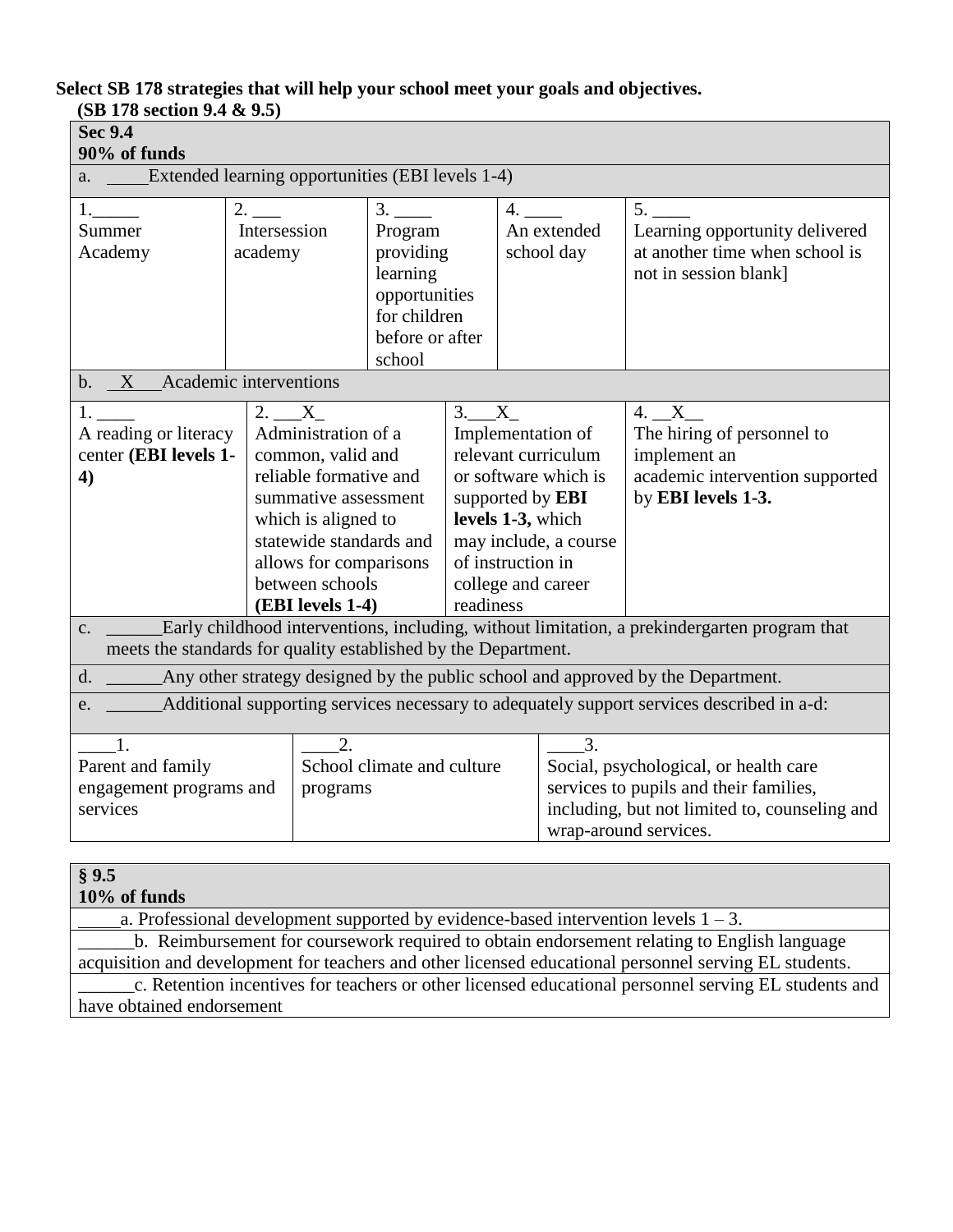# **Action Steps**

- Describe the steps you will take to meet each goal and objective that includes programs and services meeting ESSA EBI tiers 1-4, and
- ●Include the citation of the research for the programs and/or services (in APA or MLA)

| <b>Action Step Type</b>                                         | <b>Action Step Description</b>                                                                                                                                                                                                                                                                                                                                                                                                                                                                                                                                                                                                                                                                                                                                                                                                                                                                                                                                    |
|-----------------------------------------------------------------|-------------------------------------------------------------------------------------------------------------------------------------------------------------------------------------------------------------------------------------------------------------------------------------------------------------------------------------------------------------------------------------------------------------------------------------------------------------------------------------------------------------------------------------------------------------------------------------------------------------------------------------------------------------------------------------------------------------------------------------------------------------------------------------------------------------------------------------------------------------------------------------------------------------------------------------------------------------------|
| Support goals $1 \& 2$ :                                        | Action Step 1: Implementation of relevant curriculum or software which is                                                                                                                                                                                                                                                                                                                                                                                                                                                                                                                                                                                                                                                                                                                                                                                                                                                                                         |
| Increase proficiency in                                         | supported by <b>EBI</b> levels 1-3, which may include, a course of instruction in                                                                                                                                                                                                                                                                                                                                                                                                                                                                                                                                                                                                                                                                                                                                                                                                                                                                                 |
| math.                                                           | college and career readiness (9.4.b.2,b.3,b.4)                                                                                                                                                                                                                                                                                                                                                                                                                                                                                                                                                                                                                                                                                                                                                                                                                                                                                                                    |
|                                                                 | (A) The Learning Strategist will provide additional instruction time during<br>daily small group instruction to targeted students in the lowest quartile who<br>are ELL and/or FRL in 30 minute blocks utilizing the evidenced-based<br>program, Focused Math as prescribed. Students will be progress monitored<br>and data will be collected to monitor student progress and growth. Each<br>student will complete the MAP Assessment at each benchmark to assess<br>growth and progress toward goal. Objectives include the following: utilize<br>evidence-based program materials as prescribed, monitor and record student<br>progress, assess student progress with MAP assessment at each benchmark,<br>and ensure students meet 10% growth goal in math as measured by MAP<br>Assessment. (B) Teachers will implement data-driven Academic Interventions<br>(Math) using Evidenced Based Programs. (9.4: B2, B3, B4)                                      |
|                                                                 | <b>EBI</b> Level: 1                                                                                                                                                                                                                                                                                                                                                                                                                                                                                                                                                                                                                                                                                                                                                                                                                                                                                                                                               |
|                                                                 | <b>Citation:</b><br>Research-Based Curriculum: Focused Mathematics Intervention. Report.<br>(2018). Retrieved from<br>https://www.teachercreatedmaterials.com/estore/files/research/fmi_white_pap<br>er.pdf. Focused Mathematics Intervention (Grades K-8, English and Grades<br>K-5, Spanish). Teacher Created Materials Publishing.                                                                                                                                                                                                                                                                                                                                                                                                                                                                                                                                                                                                                             |
|                                                                 | <b>Associated Expenses:</b><br>Focused Math Levels $1 & 2 (1,100)$                                                                                                                                                                                                                                                                                                                                                                                                                                                                                                                                                                                                                                                                                                                                                                                                                                                                                                |
| Support goals $1 \& 2$ :<br>Increase proficiency in<br>reading. | Action Step 2: Implementation of relevant curriculum or software which is<br>supported by <b>EBI levels 1-3</b> , which may include, a course of instruction in<br>college and career readiness. The Learning Strategist will provide additional<br>instruction time during daily writing instruction to targeted students in the<br>lowest quartile who are ELL and/or FRL in 30 minute blocks utilizing the<br>evidenced-based program, Empowering Writers as prescribed. Students will<br>be progress monitored and data will be collected to monitor student progress<br>and growth. Each student will complete the MAP Assessment at each<br>benchmark to assess growth and progress toward goal. Objectives include the<br>following: utilize evidence-based program materials as prescribed, monitor<br>and record student progress, assess student progress with MAP assessment at<br>each benchmark, and ensure students meet 10% growth goal in math as |